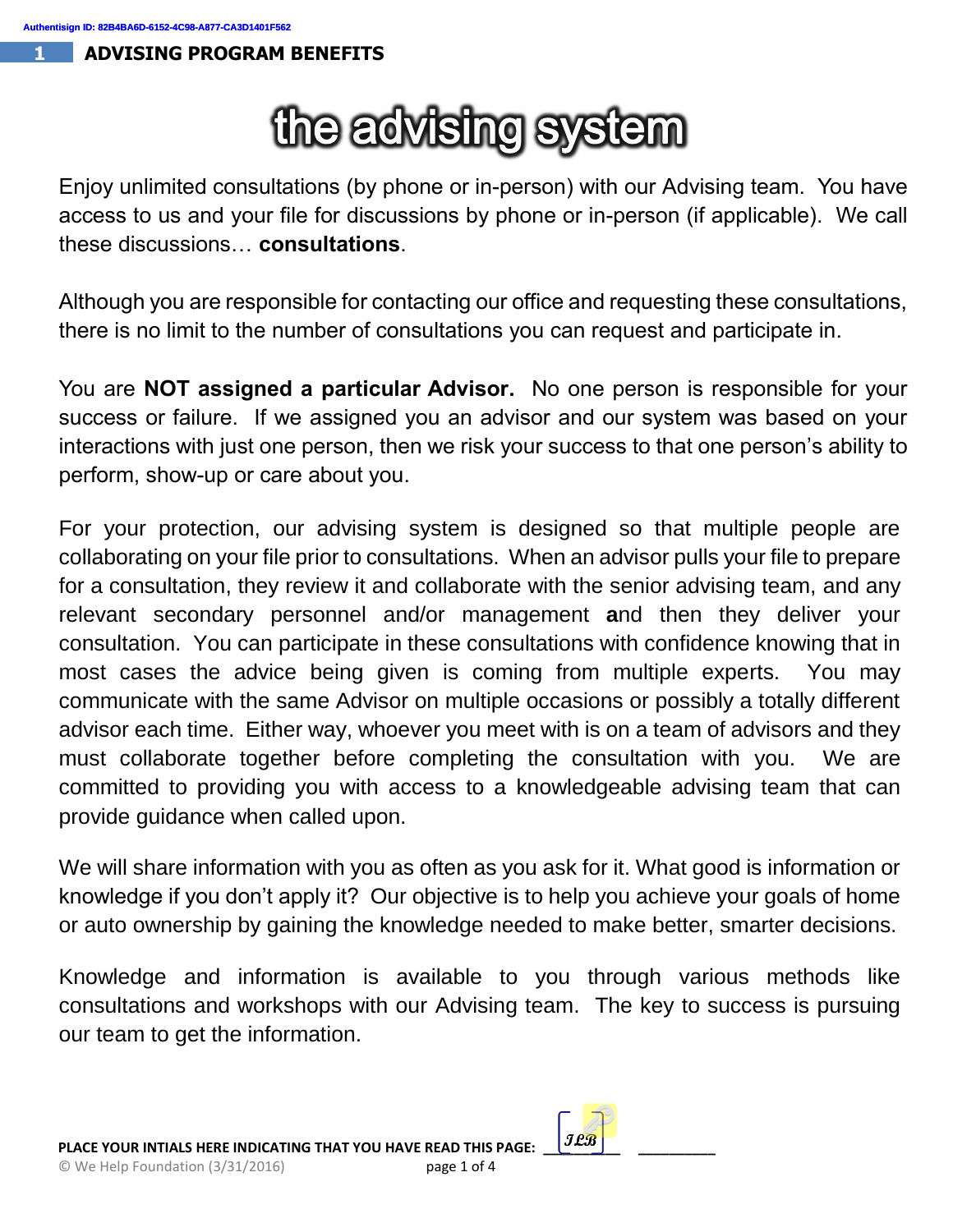## time is not a deterrent

Everybody wants to know "**how long will it take to achieve the desired results of our programs**". Factors like your credit score and your past credit issues will lengthen or shorten the time frames. The more issues or challenges you have with credit, debt, low income or other challenges the longer it will take to complete the programs.

Another important determinant to how long it will take to achieve success in our programs is YOU! Your willingness to do what you have to do will dictate the time-frames of each program.

It will most assuredly take "**time**" to overcome those specific challenges that are keeping you from succeeding in our programs. You have more challenges than you know. From credit, debt, and income issues, to saving money, maintaining a budget, and figuring out how everything works. There is no doubt that having someone like us to help you navigate the process over time is critical. We know from experience that over time you can address the challenges and slowly achieve benchmarks towards success in whichever programs you need our help with.

We believe in building long-term relationships with people in our community. It takes years or more of time working with people to make an impact in a person's mindset. That is why we have a **personal development program**. Think about that for a moment. We are willing to provide consultations on all aspects of your life without limitations on timeframes. You can continue to come back to us for knowledge, empowerment and information to better yourself for as long as you like.

We will work with you over "**Time**" no matter how long it takes. If it takes months, years or even decades, we promise to help you complete the programs you participate in. We will move as fast as you are able and capable of moving or as slow as you need.

Are you aware of any other organization out there that is willing to commit to helping you succeed in life? We hope you remember the value of the effort in time we commit (willing to commit) and provide to you as you progress through the program.

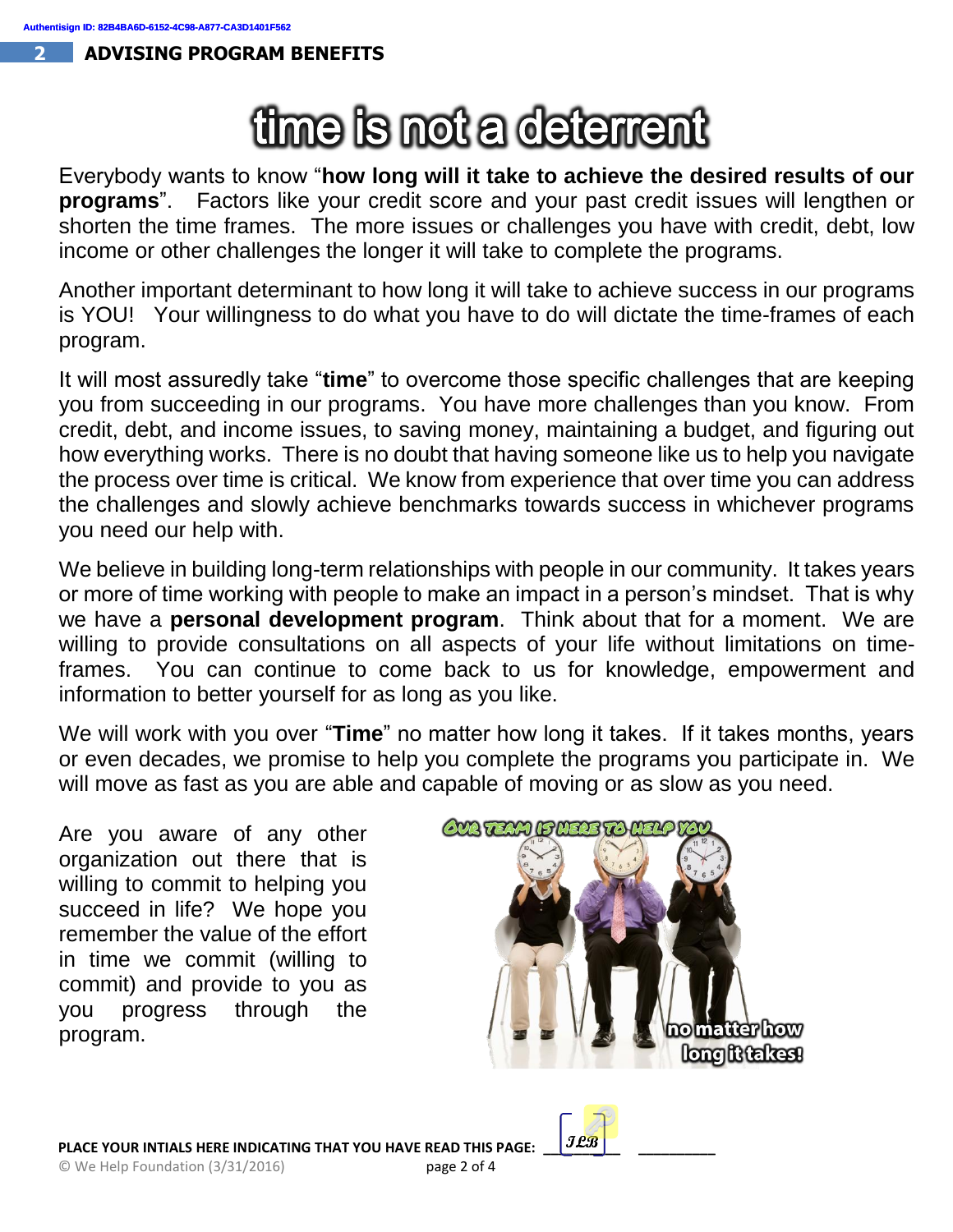## excellent credit profile

To purchase a home or car with **favorable terms** you need to have a great credit profile. A credit profile is more than just good scores. You may have high scores while having negative items reporting. The age and balances of negative items on one's credit profile can often be factors that keep you from securing approvals for purchases.

The goal of our program is to provide you the guidance you need through **customized credit consultations.** The result in an excellent credit profile.

**The actual actions taken to improve your credit profile can vary by person.** Most **credit repair companies focus only on removing negative items** which is only one of several strategies you have to deploy.

We provide a plan that may include the removal of some or all negative items from one's profile. We find that blindly disputing every possible item on a credit profile in an attempt to wipe out all negative credit can sometimes be counter productive.

We work with a reputable law firm who keeps up to date with the ever changing legislation on consumer credit rights. In our program you'll have access to your scores in real time and be able to manage what items are being disputed along with the other factors that impact your credit standing.

We provide advice and guidance to help you manage your credit profile properly. It is about education. We want you to learn the fundamentals of money, credit and debt management which are all factors that determine the make-up of a credit profile.

We don't believe in the "**quick-fix**" approach. We believe in taking one's time to properly build a strong credit profile based on education and proper financial management.